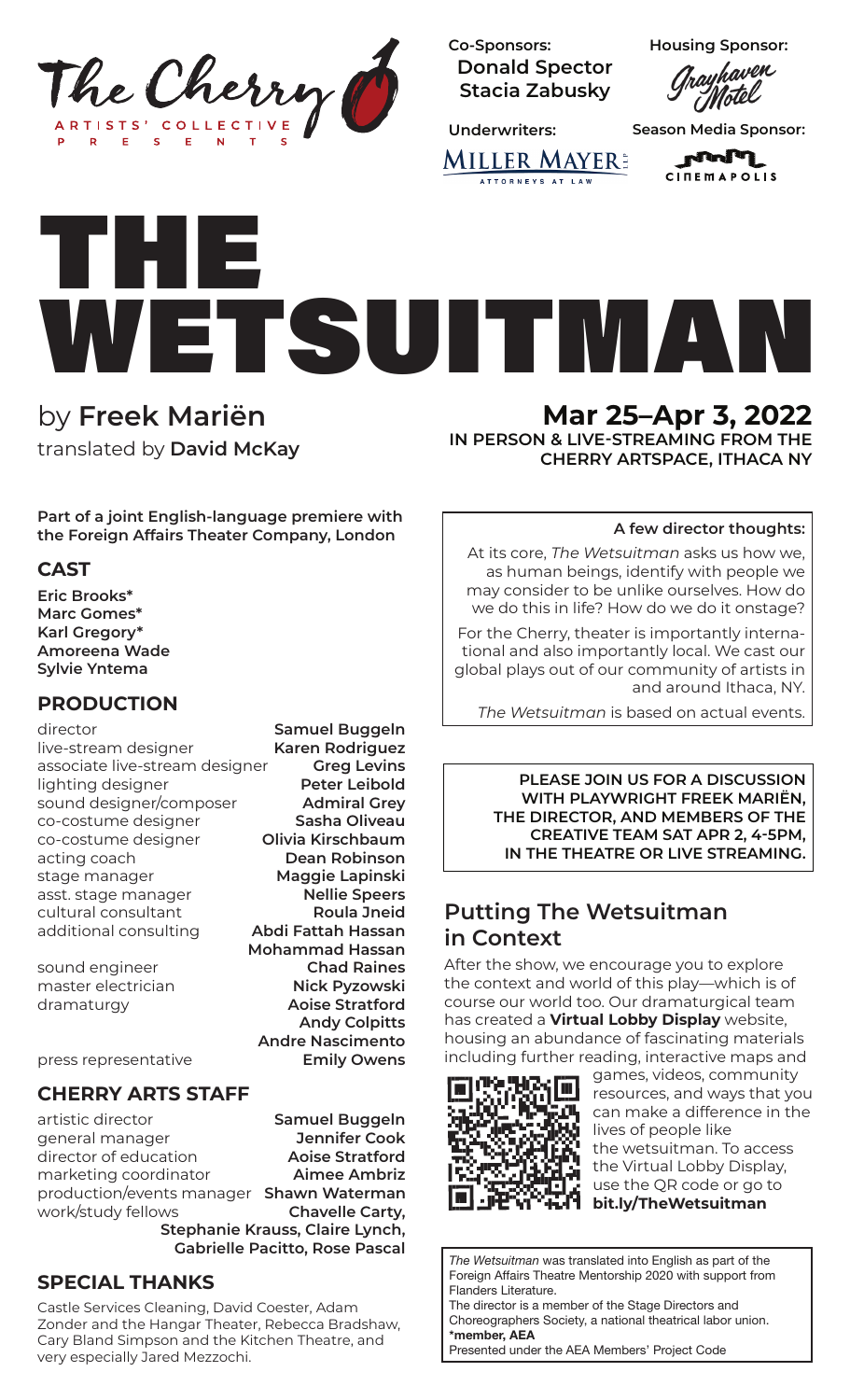### **BIOS**

**Eric Brooks\*** Collective Member. Previous Cherry: *Felt Sad, Posted a Frog, Testosterone, The Snow Queen, The Missing Chapter.*  Numerous appearances with Kitchen Theater Company, including *The Price, Talley's Folly, Peter And The Starcatcher,* and *Precious Nonsense*. Regional appearances with the Repertory Theatre of St. Louis, Meadow Brook Theatre (Detroit), St Louis MUNY Opera, among others. Proud member of Actors' Equity since 1975.

**Marc Gomes\*** is a teacher, writer and actor in television, film and on stage. He is a member of Third Space Performance Lab with artist/scholar Shanti Pillai. Their work has been presented at UC Berkeley's School of Dance, UCLA, USC Roski Talks, Brown University's TAPS and Cal State Long Beach, and at GATI Institute in Delhi. Marc received a UNIDO CEMA for his screenplay adaptation of the Caribbean classic, Corentyne Thunder. His short film, *Stir Crazy*, garnered acclaim at film festivals across North America. Marc is an original artist member of The Unusual Suspects Theater Company in Los Angeles. He is also an avid cyclist and bicycling advocate.

**Karl Gregory\*** Collective Member. Previous Cherry: *Testosterone, A Day*. Karl is an actor and private acting coach, and having done over 50 shows in Ithaca, he continues to make Ithaca his artistic home. Karl is a two time recipient of a SALT Award for Best Actor as well as snatching the same title in the Ithaca Times' "Best Of Ithaca" Awards.

**Sylvie Yntema** Collective member. Previous Cherry: T*he Snow Queen, Felt Sad Posted a Frog, A Day, An Odyssey*. She has performed locally with Civic Ensemble, Homecoming Players, Hangar Theatre, Fitz&Startz Productions, and Clockmaker Arts. Sylvie studied BFA acting at The Mason Gross School at Rutgers University, is a graduate of the Actors Workshop of Ithaca, a Pilates instructor, and a massage therapist.

**Amoreena Wade** Collective Member. Previous Cherry: *The Shoe, Felt Sad Posted A Frog, The Fan, And What Happens If I Don't.*  Amoreena is thrilled to be returning to The Cherry Arts stage. Some of her fondest theatre experiences have included *Reckless* with 40th St Stage in Norfolk, VA, *You Can't Take It With You* with Cider Mill Playhouse in Endicott, NY, and many shows with KNOW Theatre in Binghamton, where she also directed and performed in benefit performances of *The Vagina Monologues*, and for colored girls who have considered suicide/when the rainbow is enuf. She has studied at Upright Citizens Brigade in NYC and was a standup comic for many years. Her mother would also like her to tell you she has appeared on The CW's *One Tree Hill.*

**Samuel Buggeln** (director) is the co-founder and Artistic Director of The Cherry Arts and Cherry Artists' Collective, where over the last six years he has produced, directed, translated, and/or commissioned over fifteen productions from international and local writers. Before founding the Cherry, Sam directed over 20 productions at regional theatres; in NYC he has developed new work extensively at the Lark and other venues and is an Artistic Associate at the New Ohio Theatre. Among numerous works directed at the Ohio are the Drama Desk-nominated *Cressida Among the Greeks* and *Hater*, his unconventional translation of *Le Misanthrope,* which has since been published and produced twice more. A volume of his co-translations of Santiago Loza's plays will be available this summer from Seagull Books.

**Admiral Grey** (sound design) is a multimedia artist who designs, directs and performs theater, music, video, and objects. She has exhibited theater in New York and around the world with Robin Frohardt Company, The Nerve Tank, The Drunkard's Wife, Psychic Readings, Sister Sylvester, her own Snake In The Boot Collective and others. As a composer, singer and musician she has toured nationally and internationally with Cellular Chaos,The Simple Pleasure, Ecstatics, Glass Lamborghini, and solo projects. She exhibited video, performance art, music and sculptural costume design for Miami Art Week/Basel in 2019, and toured her spoken word with Lydia Lunch in 2015. Her multimedia performance and puppetry project The Human Dream Project workshopped at Opus 40 in 2020 and St. Ann's Warehouse Puppet Lab in 2021, and she will be in residence at KinoSaito arts center in June.

**Olivia Kirschbaum** Previous Cherry: co-costume design, *The Fan***.**  Olivia is a costume designer with a current career focus in wardrobe for all genres of live entertainment. Olivia is from Akron, Ohio currently based in Ithaca, NY working towards a BFA in Theatrical Production and Design from Ithaca College. For Ithaca College she has designed *House of Desires* (2021), *Head Over Heels* (2021). Other work includes Wardrobe Supervisor at The Hangar Theatre. She is thrilled to be designing for The Cherry once again. **Maggie Lapinski** (Stage Manager) Previous Cherry: *And What Happens If I Don't*, *The Fan*. Maggie is an Ithaca College alum, graduating in 2018 with a B.A. in Theatre Studies, and has spent the last four years stage managing locally. She grew up in East Lansing, MI, and has to give credit to her older sister, Emaline, for introducing her to the world of theatre. Previous credits include: *The Skriker* and *The Maids* (The House of Ithaqua); and *Richard III and Much Ado About Nothing* (Ithaca Shakespeare Company).

Peter Leibold (lighting design) is a lighting and video designer based in New York City. Selected credits include *Remnants* and *How To Catch A Star* at the Kennedy Center (DC), *Children of Babel* (finalist for the 2020 Design Achievement Awards) at Dance Place (DC), *The Arrival* (NH Theatre Award) at Andy's Summer Playhouse (NH), *Someone Else's House* with Geffen Stayhouse, and three years as Sierra Repertory Theatre's Resident Lighting Designer in California. He is the Assistant Production Manager of Technology at Spoleto USA. Peter holds a BA from UC Irvine and an MFA from the University of Maryland. He is thrilled to work with the wonderful people at Cherry Arts. See more of Peter's work at www.PeterLeibold.com.

**Greg Levins** (associate live-stream design) graduated NYU with an emphasis in film directing, screenplay writing and video editing. Greg worked for a handful of casting houses in NYC, auditioning actors in countless commercials, industrials, music videos and films. He has directed two indie features, wrote a handful of screenplays and dabbled in music video and commercial production. Since moving to Ithaca he's made a number of promotional videos for Ecovillage and is currently filming/archiving a weekly Gayogohó:n ' language class taught by one of the few remaining native speakers. He's thrilled to be a part of TWSM, helping to expand the audience to include viewers at home with a live stream feed.

**Freek Mariën** (playwright) is an author and theatremaker, and co-founder of theatre company Het Kwartier. For his theater texts Freek Mariën has been awarded, amongst others, the international Kaas en Kappesprijs (2012), the Prijs voor de Letterkunde Oost-Vlaanderen (2014) and the Taalunie Toneelschrijfprijs for *Waiting and Other Exploits* (2015). In 2019 *The Wetsuitman* was nominated for the Toneelschrijfprijs.

**David McKay** is a literary translator who lives in The Hague. He is the runner-up for the Vondel Prize 2022 for *Adrift in the Middle Kingdom* by J. Slauerhoff and won that prize in 2018 for *War and Turpentine* by Stefan Hertmans, which was also nominated for the Booker Prize International, shortlisted for the Best Translated Book Award, and included on many lists of the year's best books. His most recent publication is the anti-colonial classic *We Slaves of Suriname* by Anton de Kom. He was the ALTA Dutch-English mentor in 2021. His upcoming books include *The Ascent* by Stefan Hertmans and *Bold Ventures: Thirteen Tales of Architectural Tragedy* by Charlotte Van den Broeck. His translation of Freek Mariën's play *The Wetsuitman* is being produced in 2022 by The Cherry Arts (Ithaca, NY) and Foreign Affairs (London) and has been published online in *The Mercurian*.

**Sasha Oliveau** (costume design) Collective Member. Previous Cherry: costume design,*The Shoe*, *A Day*, *Hotel Good Luck*, *And What Happens if I Don't* and *On the Other Side of the Sea*; assistant costume design, *The Fan*, *Testosterone, George Kaplan* and *The Snow Queen* (2018). is a fibers artist and designer from rural Northern Virginia. She learned to sew from her grandmother at 6 years old, and began teaching others as a young adult. Having graduated from the Savannah College of Art and Design in 2018 with a Bachelors of Fine Arts in Fibers, she plans to continue her education in expressive art therapy. She works with slow, meditative processes to make one of a kind, abstract expressionistic objects and textiles that create therapeutic environments.

**Chad Raines** (sound engineer) is a performer and sound designer from Dallas, Texas. In New York his work has been featured at Soho Rep, Roundabout Underground, Here Arts Center, Jack Performing Arts Center, Target Margin, The Baryshnikov Arts Center, The Ontological, The New Ohio, La Mama, The Public Theatre's Under the Radar Festival as well as regional and college theaters such as Bard's Fisher Center, Princeton's Berlind Theatre, Long Island University, Brown/Trinity, Oregon Shakespeare Festival and Barnard and Brooklyn College to name a few. He is the resident Sound Designer for Fault Line Theater and I AM A BOYS CHOIR and has designed for Rachel Chavkin, Robert Woodruff, Julia Jarcho, Liliana Blain-Cruz, Robert Woodruff, Robin Frohardt, Eugene Ma among many other awesome people. As a performer he has been in Amanda Palmer and the Grand Theft Orchestra, Cellular Chaos and is frontman for the rock group "The Simple Pleasure" He is a 2011 graduate of the Yale School of Drama. www.chadraines.com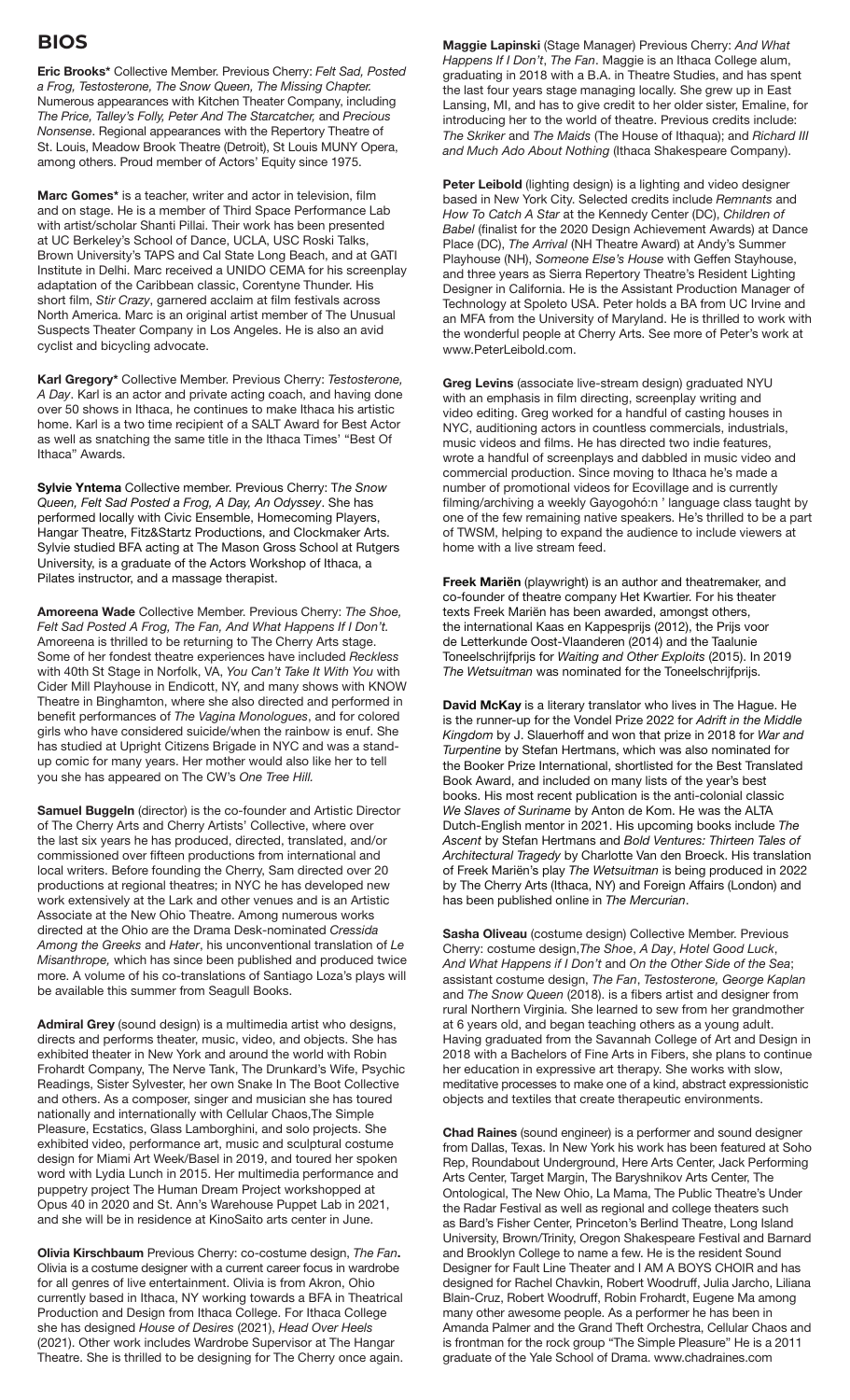### **BIOS (continued)**

**Dean Robinson\*** (acting coach) Collective Member. Previous Cherry: *White Rabbit Red Rabbit, George Kaplan, Felt Sad Posted a Frog,* as well as voicing *Storm Country, The Missing Chapter,* and *The Fan*. Also in the Ithaca area, Dean has appeared in plays including *The Cripple of Inishmaan*, *Swimming in the Shallows, The Chairs, Circle Mirror Transformation*, *Nora, Tribes,* and *The Children*. Other area performances include *Sirens, Perfect Crime*, and *Dancing at Lughnasa*. Regionally, Dean has performed at A.C.T. (San Francisco), Trinity Repertory Theatre, American Southwest Theatre, Mark Taper Forum, and New York's Public Theatre as well as performed in the international tour of Robert Wilson's *The Black Rider*. He is a founding member of the critically acclaimed The Actors' Gang where he directed and acted in multiple plays. Dean is a graduate of the Academy for Classical Acting at George Washington University; he is currently an assistant professor of theatre at Ithaca College, where he teaches voice, movement, and acting.

**Karen Rodriguez** (live-stream design) is the owner of Windup Pictures and the Director of Photography of the feature documentary *Elizabeth Bishop and the Art of Losing*. She previously designed the Livestream for *And What Happens* 

*If I Don't* at the Cherry and designed the visual projection for *Tenebrae: The Passion of Dietrich Bonhoeffer* by Hugh McElyea. She has many film and television credits including *MURDER and Murder* by Yvonne Rainier, *American Orpheus* by Rick Schmidt, *Northern Exposure*, and *The Chanticleer* by Becky Lane. Karen is a 2017 Fulbright Scholar and holds an MFA in Film and Video Production from the University of Iowa Graduate College.

**Nellie Speers** (assistant stage manager) earned a B.A. in Theatre Studies from Ithaca College in 2021. Previous credits include: *My Darling Darkling* (Devising Ensemble), *Stop Kiss* (Dramaturg), *Shifting Spaces Dance Concert* (ASM), *Particular Risk* (Devising Ensemble). Since graduating, she spent 6 months on a trail conservation crew in the Colorado Rocky Mountains. She is currently an assistant preschool teacher with Tompkins Community Action.

**Nick Pyzowski** (She/They) (master electrician). Nick is a current Theatre Production & Design major at Ithaca College. Previous works include: *Fun Home, House of Desires*, and *Head Over Heels.* This is her first time working with The Cherry and they are very thankful for being part of the production.



is a collective of Ithaca-area professional

theatre artists, creating work that is radically local, radically global, and formally innovative. We are fortunate to benefit from the generous support of the Cherry Arts, Inc, a non-profit arts facilitating organization who programs the flexible, multidisciplinary Cherry Artspace, at 102 Cherry St in Ithaca's West End. Please follow us on social media or visit us at **www.thecherry.org** to learn more.

### **CHERRY ARTS BOARD OF DIRECTORS**

**Megan Omohundro President Greg Carlson Treasurer Laura Miller Secretary**

**Jim Bouderau Penelope Chick Kathy Lucas Karlem Sivira**

The Cherry Arts 2021-22 Migrations season was made possible in part with funding from the Mellon Foundation Just Futures Initiative, the Cornell University Migration Initiative, and the Office of The Vice Provost for International Affairs.

**The Cherry Arts, Inc. is generously supported by**



### $\frac{1}{N}$ EWYORK Council on STATE OF COUNCIL COUNCIL

ourism<br>Prograi

*Cherry Arts Members* **enjoy an array of exclusive benefits, along with the satisfaction of knowing that their support helps the Cherry continue doing our work! Learn more and join their ranks at**  *www.thecherry.org/support*

#### **Cherry Blossom**

**Members (\$75+)** Mara Alper Paul Andrews Shelley Blackler Samantha Blasbalg Eric Brooks Sara & Simon Catterall Millicent Clarke Maynard Leslie Daniels Jannice Geddes Charlotte Hamilton Ellen Harrison David Kramer Karen LaFace R.J. Lavine Ryan Lavine Laura Lewis Deborah Lynn Alice Meilman Lindsay Mercer Barbara Mink Thomas Murphy Lauranne Oliveau Dianne Orcutt Judith Peraino Jonathan Plotkin Rosemary Rasmussen Annyce Schafft Mary Scheidegger John Sedlins Jeffrey Silber Matthew Stillerman Elizabeth Stuelke Stephen Yale-Loehr

#### **Cherry Tart Members (\$150+)**

Aimee Lehmann Leslie Adelson Stewart Auyash Greg Carlson Marvin & Pat Carlson Debra Castillo Penny Chick & Rory Rothman

David Coester & Lesley Williamson Elissa Cogan & Barry Chester Jonathan Culler Nancy Emerson Bruce Fearon Daniel & Ann Gold Joan E. Johnston Aimee Lehmann Roy Luft Matthew Mccarty Tiim Murray Sue Perlgut Susan Sullivan Scott Whitham

**Cherry Pie Members (\$300+)** Liz Carney

Zillah Eisenstein Kent Goetz Rachel Lampert & David Squires

#### **Cherry Tree Members (\$500+)** Ron & Shelly Cooper

Jerry Dietz Peter Fortunato & Mary Gilliland Cathy Frecker Cathy Kraskow Sally McConnell-Ginet Jim Miller & Christine Schelhas-Miller Chad Wheeless

#### **Cherry Royale Members (\$1000+)**

Diana Riesman Samuel Buggeln & Nick Salvato Donald Spector & Stacia Zabusky